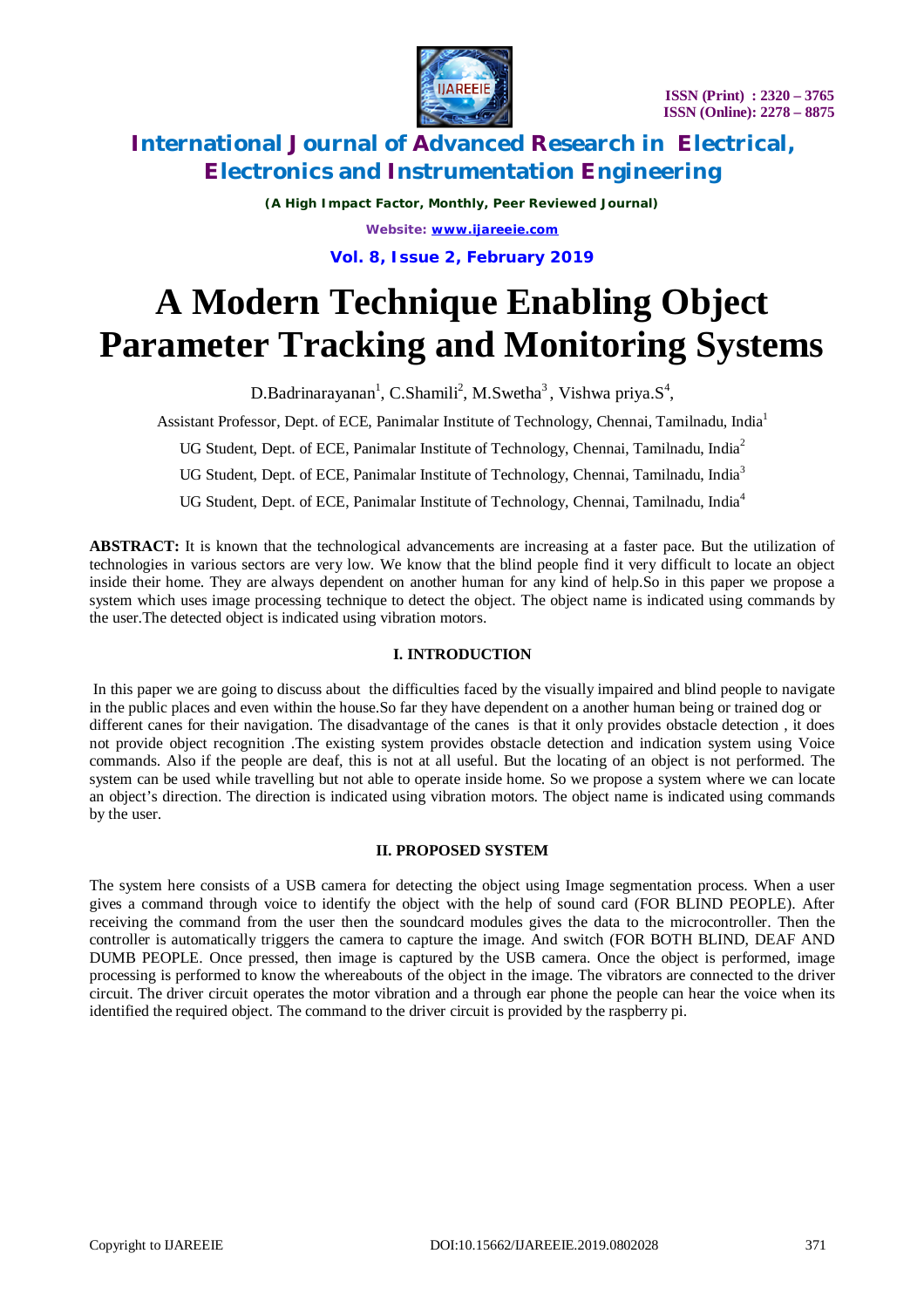

*(A High Impact Factor, Monthly, Peer Reviewed Journal)*

*Website: [www.ijareeie.com](http://www.ijareeie.com)*

### **Vol. 8, Issue 2, February 2019**



### **1II.HARDWARE REQUIREMENT**

### **A) Power Supply:**

#### **1. Transformer**

The potential transformer will step down the power supply voltage (0-230V) to (0-6V) level. Then the secondary of the potential transformer will be connected to the precision rectifier, which is constructed with the help of op–amp. The advantages of using precision rectifier are it will give peak voltage output as DC, rest of the circuits will give only RMS output.**.**

#### **2. Bridge rectifier**

When four diodes are connected as shown in figure, the circuit is called as bridge rectifier. The input to the circuit is applied to the diagonally opposite corners of the network, and the output is taken from the remaining two corners. Let us assume that the transformer is working properly and there is a positive potential, at point A and a negative potential at point B. the positive potential at point A will forward bias D3 and reverse bias D4. The negative potential at point B will forward bias D1 and reverse D2. At this time D3 and D1 are forward biased and will allow current flow to pass through them; D4 and D2 are reverse biased and will block current flow.



 The path for current flow is from point B through D1, up through RL, through D3, through the secondary of the transformer back to point B. this path is indicated by the solid arrows. Waveforms (1) and (2) can be observed across D1 and D3.One-half cycle later the polarity across the secondary of the transformer reverse, forward biasing D2 and D4 and reverse biasing D1 and D3.Current flow will now be from point A through D4, up through RL, through D2, through the secondary of T1, and back to point A. This path is indicated by the broken arrows. Waveforms (3) and (4)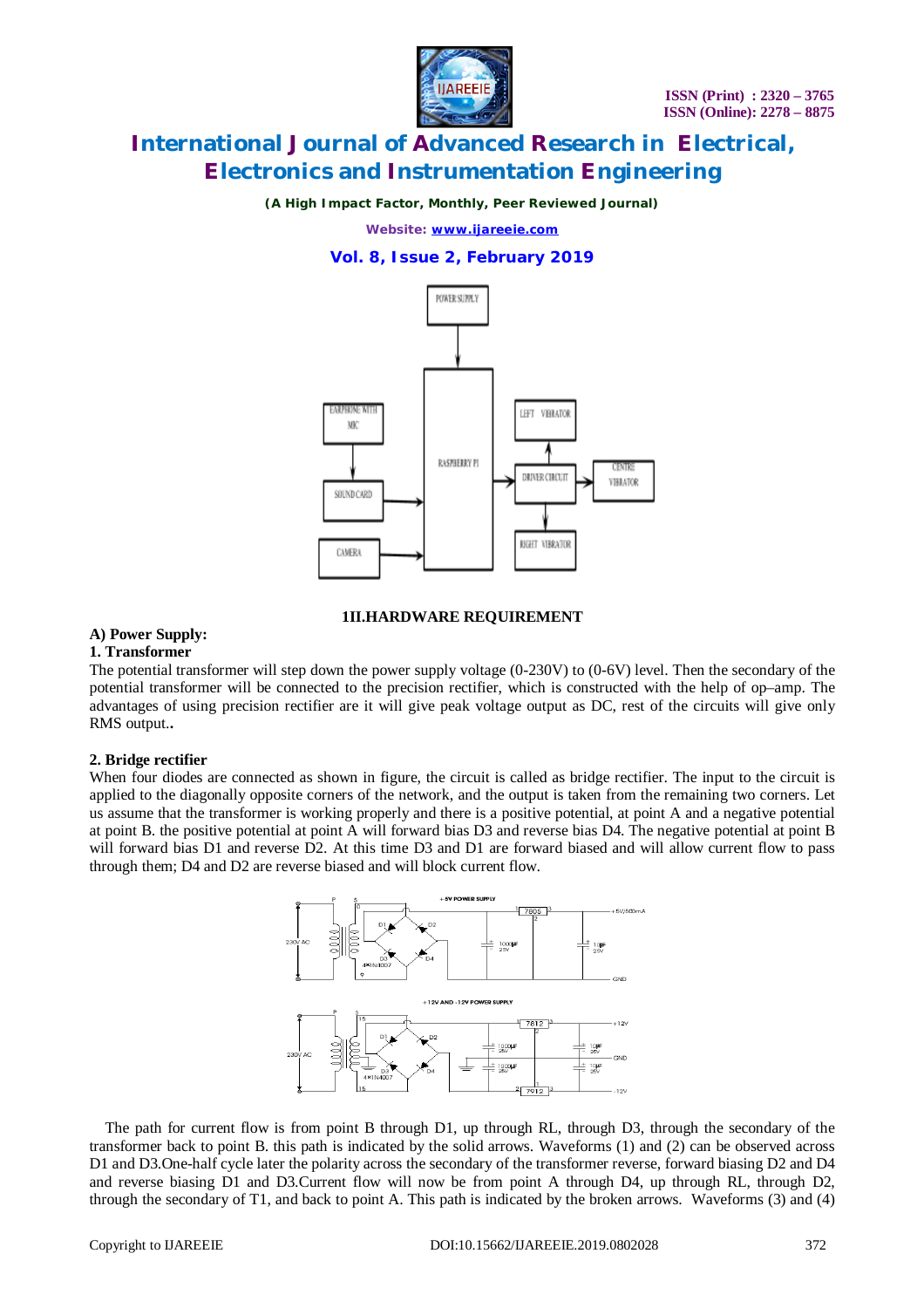

*(A High Impact Factor, Monthly, Peer Reviewed Journal)*

*Website: [www.ijareeie.com](http://www.ijareeie.com)*

### **Vol. 8, Issue 2, February 2019**

can be observed across D2 and D4. The current flow through RL is always in the same direction. In flowing through RL this current develops a voltage corresponding to that shown waveform (5). Since current flows through the load (RL) during both half cycles of the applied voltage, this bridge rectifier is a full-wave rectifier.One advantage of a bridge rectifier over a conventional full-wave rectifier is that with a given transformer the bridge rectifier produces a voltage output that is nearly twice that of the conventional full-wave circuit.

### **3. IC Voltage regulators**

 Voltage regulators comprise a class of widely used ICs. Regulator IC units contain the circuitry for reference source, comparator amplifier, control device, and overload protection all in a single IC. IC units provide regulation of either a fixed positive voltage, a fixed negative voltage, or an adjustable set voltage. The regulators can be selected for operation with load currents from hundreds of milli amperes to tens of amperes, corresponding to power ratings from milli watts to tens of watts.A fixed three-terminal voltage regulator has an unregulated dc input voltage, Vi, applied to one input terminal, a regulated dc output voltage, Vo, from a second terminal, with the third terminal connected to ground. The series 78 regulators provide fixed positive regulated voltages from 5 to 24 volts. Similarly, the series 79 regulators provide fixed negative regulated voltages from 5 to 24 volts.



**Raspberry pi camera** 

### **B) RASPBERRY PI CAMERA**

 Raspberry Pi Camera Module Mount – Acrylic is an adjustable mount setup for the Raspberry Pi camera. These are cut out of acrylic sheet. Raspberry Pi Camera Module Mount is a great accessory for Pi shutterbugs. The Pi camera can be attached using little screws; also the design allows multiple positions. Ultimately it gives you amount which aids to fix the camera in the desired position as well as provides protection for the camera board. The Raspberry Pi camera module can be used to take high-definition video, as well as stills photographs. It's easy to use for beginners, but has plenty to offer advanced users if you're looking to expand your knowledge.

### **C) WEB CAMERA**

 Active WebCam captures images up to 30 frames per second from any video device including USB cameras, Analog cameras connected to capture card, TV-boards, camcorders with FireWire (IEEE 1394) interface and from Network cameras.When the program detects motion in the monitored area, it can sound an alarm, e-mail you the captured images, and start broadcasting or record a video. The program has features to add text captions and image logos to theimages, to place a date/time stamp on each video frame, and to adjust the frame rate, picture size, and quality.

#### **D) VIBRATION MOTOR**

Vibration motor is a compact size coreless DC motor used to informs the users of receiving the signal by vibrating, no sound. vibratory motor is perfect for non-audible indicators. Use in any number of applications to indicate to the wearer when a status has changed. All moving parts are protected within the housing. With a 2- 3.6V operating range, these units shake crazily at 3V. Once anchored to a PCB or within a pocket, the unit vibrates softly but noticeably. This high quality unit comes with a 3M adhesive backing and reinforced connection wires. There are two basic types of vibration motor. An eccentric rotating mass vibration motor (ERM) uses a small unbalanced mass on a DC motor, when it rotates it creates a force that translates to vibrations. A linear resonant actuator (LRA) contains a small internal mass attached to a spring, which creates a force when driven.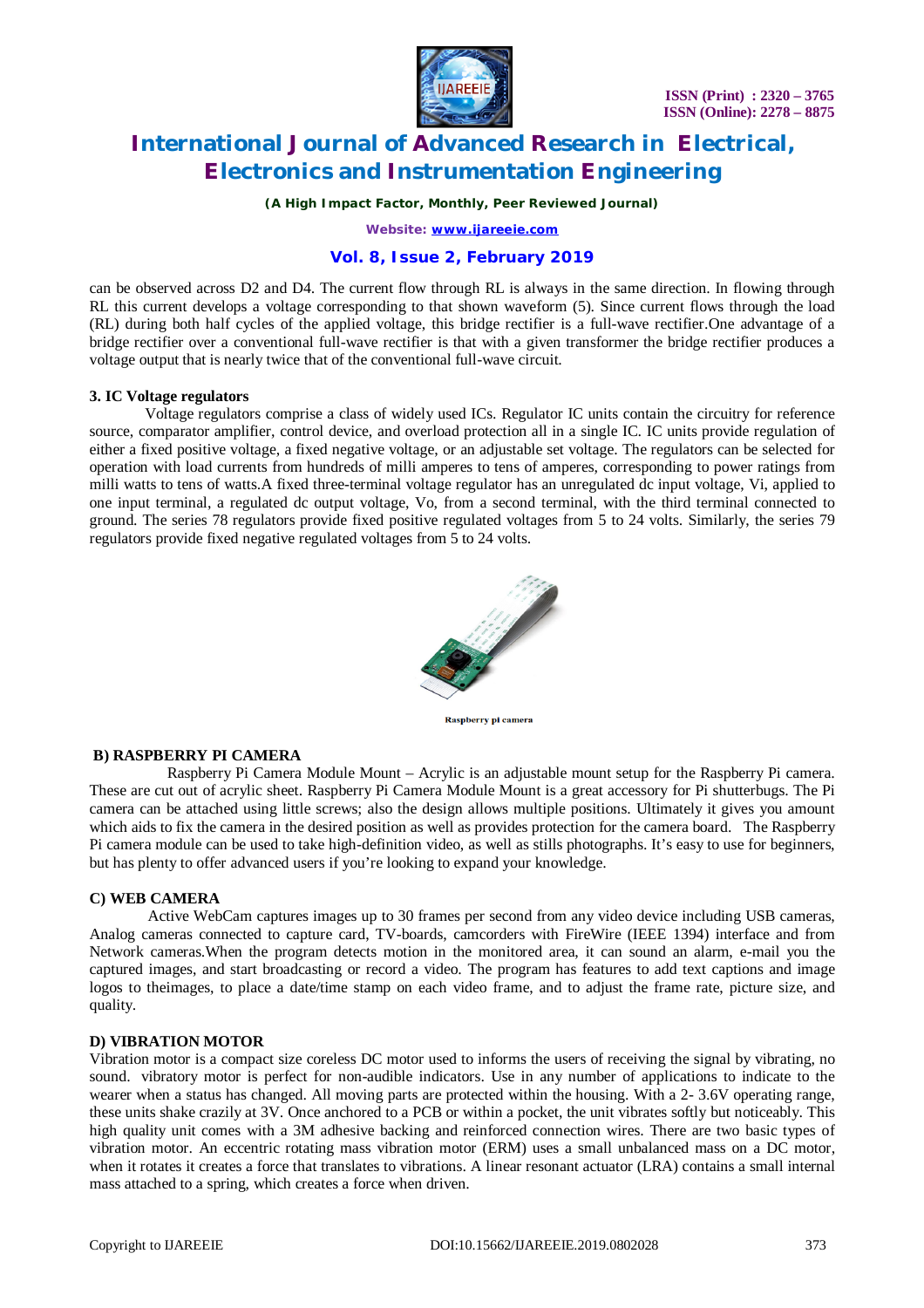

*(A High Impact Factor, Monthly, Peer Reviewed Journal)*

*Website: [www.ijareeie.com](http://www.ijareeie.com)*

### **Vol. 8, Issue 2, February 2019**

### **E) DRIVER CIRCUIT:**

The ULN2003 is a monolithic high voltage and high current Darlington transistor arrays. It consists of seven NPN Darlington pairs that feature high-voltage outputs with common-cathode clamp diode for switching inductive loads. The collector-current rating of a single Darlington pair is 500mA. The darlington pairs may be paralleled for higher current capability. Applications include relay drivers, hammer drivers, lamp drivers, display drivers (LED gas discharge), line drivers, and logic buffers.

The ULN2003 has a 2.7kW series base resistor for each Darlington pair for operation directly with TTL or 5V CMOS devices

.

| Pin Description: |                                    |          |  |
|------------------|------------------------------------|----------|--|
| Pin No           | Function                           | Name     |  |
|                  | Input for 1st channel              | Input 1  |  |
| $\overline{2}$   | Input for 2 <sup>nd</sup> channel  | Input 2  |  |
| 3                | Input for 3 <sup>rd</sup> channel  | Input 3  |  |
| 4                | Input for 4 <sup>th</sup> channel  | Input 4  |  |
| 5                | Input for 5 <sup>th</sup> channel  | Input 5  |  |
| 6                | Input for 6 <sup>th</sup> channel  | Input 6  |  |
|                  | Input for 7 <sup>th</sup> channel  | Input 7  |  |
| 8                | Ground (OV)                        | Ground   |  |
| 9                | Common free wheeling diodes        | Common   |  |
| 10               | Output for 7 <sup>th</sup> channel | Output 7 |  |
| 11               | Output for 6 <sup>th</sup> channel | Output 6 |  |
| 12               | Output for 5 <sup>th</sup> channel | Output 5 |  |
| 13               | Output for 4 <sup>th</sup> channel | Output 4 |  |
| 14               | Output for 3 <sup>rd</sup> channel | Output 3 |  |
| 15               | Output for 2 <sup>nd</sup> channel | Output 2 |  |
| 16               | Output for 1st channel             | Output 1 |  |

| $IN1$ <sup>1</sup> |                |                |                 | 16 OUT 1         |
|--------------------|----------------|----------------|-----------------|------------------|
| IN $2\sqrt{2}$     |                |                | 15              | OUT <sub>2</sub> |
| IN $3\overline{3}$ |                |                | 14              | OUT <sub>3</sub> |
| IN $4\sqrt{4}$     |                | <b>ULN2003</b> |                 | 13 OUT 4         |
| IN 5 5             |                |                |                 | $12$ OUT 5       |
| IN 6               | 6              |                |                 | $\Box$ OUT 6     |
| IN <sub>7</sub>    | 7              |                | 10              | OUT <sub>7</sub> |
| GND                | $\overline{8}$ |                | $\vert 9 \vert$ | COM              |

 The ULN2003 series input resistors selected for operation directly with 5 V TTL or CMOS. These devices will handle numerous interface needs particularly those beyond the capabilities of standard logic buffers. The ULN2003 have series input resistors for operation directly from 6V to 15V CMOS or PMOS logic outputs. The ULN2003 is the standard Darlington arrays.The outputs are capable of sinking 500mA and will withstand at least 50 V in the OFF state. Outputs may be paralleled for higher load current capability. The ULx2823A/LW and ULx2824A/LW will withstand 95 V in the OFF state.These Darlington arrays are furnished in 18-pin dual in-line plastic packages (suffix 'A') or 18-lead small-outline plastic packages (suffix 'LW'). All devices are pinned with outputs opposite inputs to facilitate ease of circuit board layout. Prefix 'ULN' devices are rated for operation over the temperature range of -20'C to +85'C; prefix 'ULQ' devices are rated for operation to -40'C.

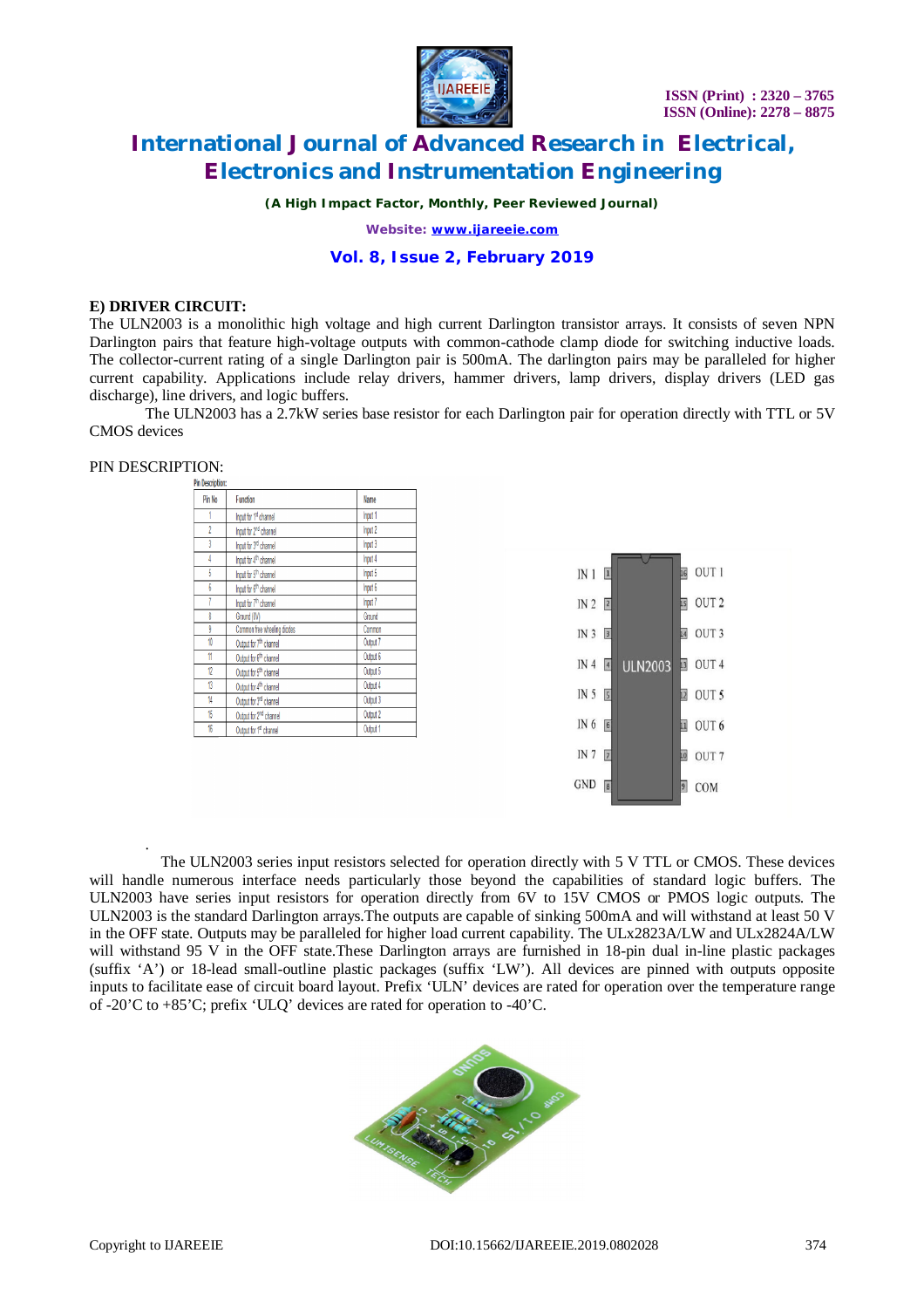

*(A High Impact Factor, Monthly, Peer Reviewed Journal)*

*Website: [www.ijareeie.com](http://www.ijareeie.com)*

### **Vol. 8, Issue 2, February 2019**

### **F) SOUND SENSOR**

The Sound sensor is a small board that combines a microphone and some processing circuitry. It provides not only an audio output, but also a binary indication of the presence of sound, and an analog representation of its amplitude. It detects sound from silence and outputs digital trigger signal. The digital signal can have an adjustable trigger level. LEDs indicate power and output signal. The sound sensor is able to measure noise levels in decibels (dB) at frequencies around 3-6 kHz where the human ear is most sensitive. It is a sensor whose mode of detection utilizes sound waves. It extracts a sound signal from a modulated signal, such as that of an FM transmission. The threshold-sensitivity can be adjusted on the sensor. It is highly sensitive and easy to use.

### **G) VOICE RECOGNITION BOARD**

The voice recognition board is a completely assembled and easy to use programmable speech recognition circuit. The commands that you need can be programmed to recognize. It has 8 bit data out which can be interfaced with 16- bit PIC microcontroller. The audio input from the microphone can be given through the audio jack assembled in this board. The input command with their corresponding characters can be displayed in LCD. Speech samples are acquired by a Microphone on board. This board analyzes the analog signal received compares with the data stored in external RAM and finally outputs a corresponding 8 bit Data. This 8 bit data can be directly connected to a port of microcontroller for further action. The board requires 5v DC supply. A 12v adapter can be used as a power source, as the board has inbuilt 5v regulator with heat sink. This board requires initial configuration or training of words. During training process user trains the IC by speaking words into the microphone and assigning a particular value for that word.

### **IV. SOFTWARE REQUIRED**

### **A) PYTHON**

Python is a popular programming language. It was created in 1991 by Guido van Rossum.Python was designed to for readability, and has some similarities to the English language with influence from mathematics.Python uses new lines to complete a command, as opposed to other programming languages which often use semicolons or parentheses.Python relies on indentation, using whitespace, to define scope; such as the scope of loops, functions and classes. Other programming languages often use curly-brackets for this purpose.

### **B) RASPBIAN OS**

This article is aimed at people who are new to the world of Raspberry Pi [Like me]. It gives an idea about what Raspberry Pi and Raspbian are and what are the uses of those. It also gives a simple guide to setup your first Pi and its OS, play around with a hello world program and set you on your path to build an army of Robots which will take over the world someday.Below are the ports on the Raspberry Pi board and some of their uses. The ports may also be used for other purposes than listed below.

| <b>USB</b>   | Mainly used for peripherals like Keyboard, mouse and a Wifi Adapter. A powered USB hub can be<br>connected and be expanded                     |
|--------------|------------------------------------------------------------------------------------------------------------------------------------------------|
| <b>HDMI</b>  | This is the High Definition Multimedia Interface [HDMI] and is use to connect to a Display unit like<br>TV or Monitor or sometimes a projector |
| Stereo Audio | Audio connections using a 3.5 mm jack                                                                                                          |
| SD Card      | SD card is used as a boot device and also persistent storage. More storage can be attached to the USB                                          |
| Micro USB    | The micro usb port is used for supplying power to the unit                                                                                     |